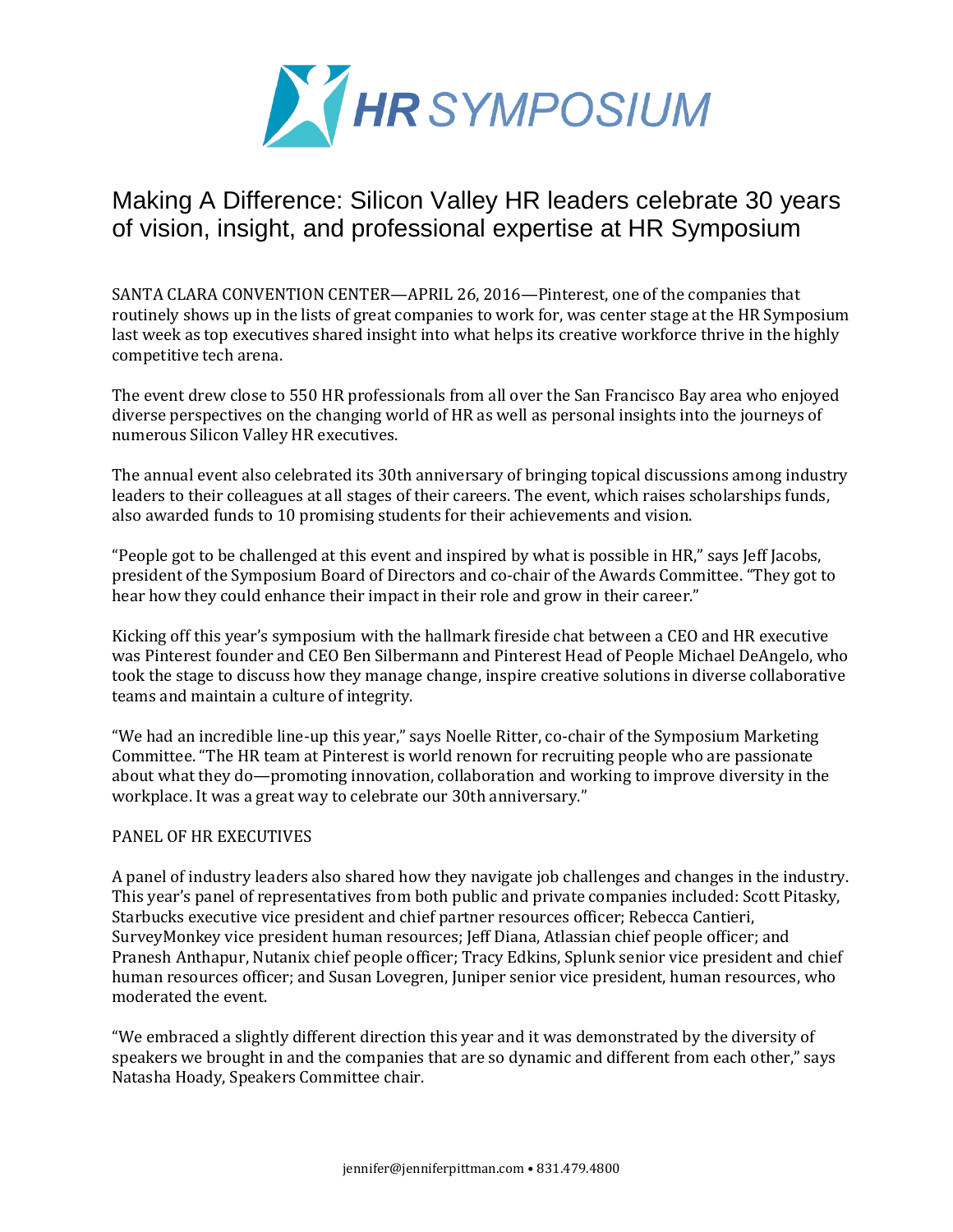

The attraction of the event is its simple design and the inherent intimacy of discussions between speakers and attendees, says Jacobs, who has volunteered as a Symposium committee member for 17 years.

"It's very much about people's stories, their journeys and how they managed challenges along the way," he says. "It is very much about demystifying the journey of the HR professional. We're all very much committed to one another as practitioners, coming together to celebrate and grow our profession."

## THE NEXT GENERATION OF HR LEADERS

The Symposium also focuses on the next generation of leaders by promoting networking through facilitated lunchtime discussions and funding the Lyn Boone Memorial Scholarship Program. The nonprofit organization has awarded more than \$400,000 in scholarships to dozens of upper division college students aspiring to HR-related fields.

This year, 10 students shared nearly \$40,000 in scholarships. This year California Strategic Human Resource Partnership, a nonprofit consortium of 45 senior HR executives from leading Bay area companies, sponsored a scholarship. The recipient was Lauren Lightbody a graduate student in organizational development at University of San Francisco. Lightbody is an HR manager of internal and executive communications at Cadence Design Systems where she leads initiatives to enhance and support corporate culture, employee volunteerism and women's leadership in technology.

"We had some incredible applicants this year, which made the decision-making very difficult," says Deanna Fairchild, co-chair of the Scholarship Committee. "These students are truly passionate about HR and want to make an impact on the profession."

Elizabeth Gomez, a 2013 HR Symposium scholarship recipient who now serves on the Scholarship Committee with Fairchild, says receiving the award in 2013 was one of the highlights of her career.

"I was working full-time and going to school full-time and paying out of pocket, which literally left me with nothing," she recalls. Now she is a senior compensation analyst at Cadence Design Systems and back at the Symposium to continue learning about the industry. "Today I leave with the goal of diversity, which I can bring back to Cadence and we can talk about it."

## HR EXCELLENCE AWARDS

Also awarded special honors at the event each year were human resources leaders who have made significant contributions in the field. The Human Resources Excellence award recipients included Joanne Taylor, senior director of human resources at NetSuite; Peggy Rolly, managing director of the Oracle Women's Leadership program; Edward Hernandez, professor of Management/HR at California State University, Stanislaus; and Rich Potter, senior HR business partner at Xilinx.

Taylor represented the company's successful global women's initiative to address challenges in female representation and retention in technology, management and the executive ranks.